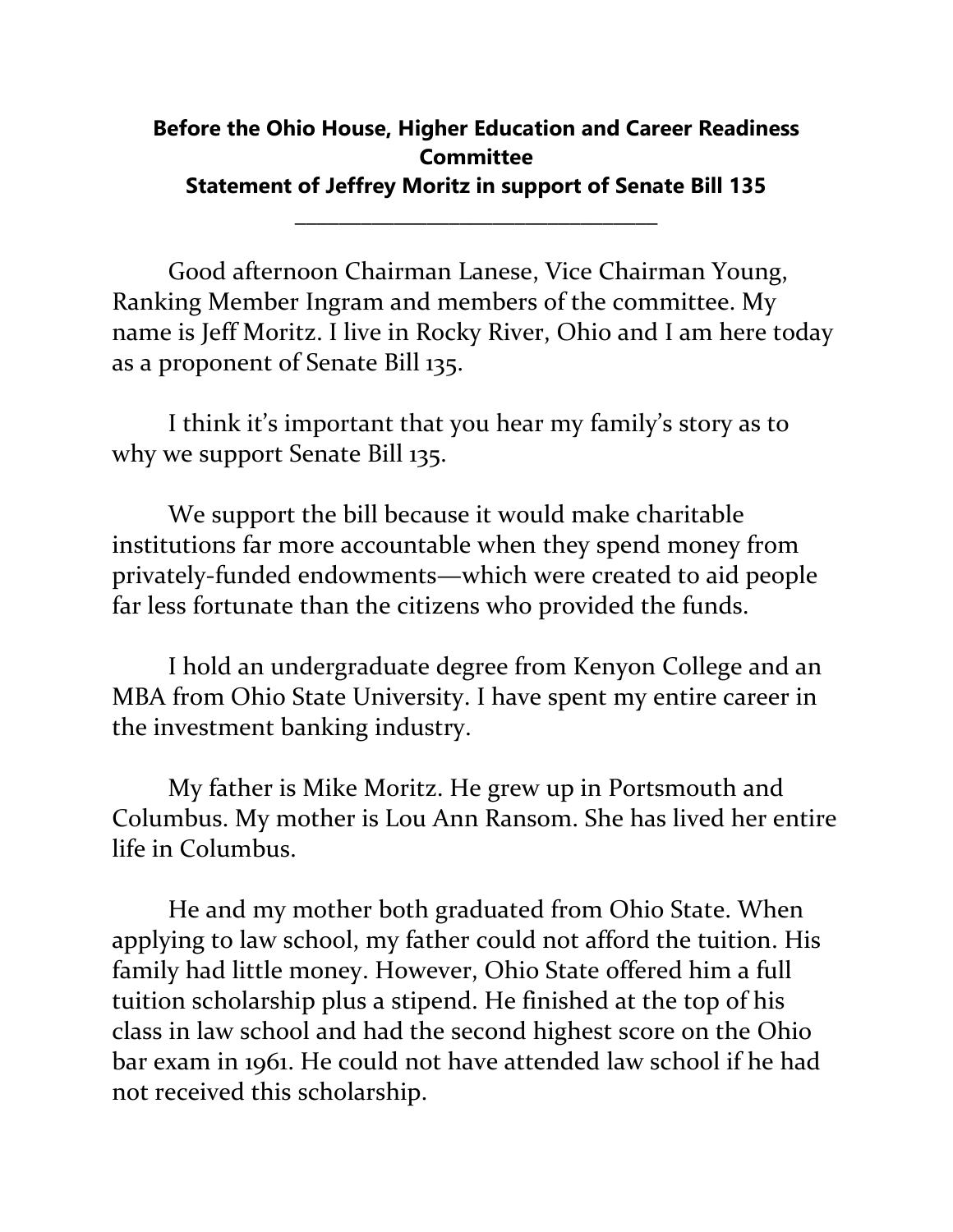He eventually became a partner in the law firm of Baker Hostetler, where he headed the firm's national corporate law practice.

In June, 2001, he signed an endowment agreement with Ohio State. He promised to provide \$30 million within 20 days after signing—if OSU would invest those funds as a permanent endowment and spend the earnings only for four specified purposes.

One of those specific purposes was to provide full-tuition scholarships, plus stipend to 30 law students every year. OSU agreed and signed on the dotted line.

Providing those scholarships was pivotal to my father's agreement. He wanted to ensure ample funds for a large number of students to do what he did—attend law school and do well without the burden of huge debt.

Mike lived up to his side of the bargain. Within 20 days after signing, he transferred \$30.3 million to OSU. At the time, it was the largest privately funded endowment in OSU's history. And OSU named the law school after him.

Nine months later, a hit-and-run driver killed my father as he and my mother were driving home from hearing John Glenn speak at an OSU event in Florida. My dad was 68.

By then, OSU had already quietly begun to breach the endowment agreement. But we didn't know it.

About five years ago, I discovered that the university had never provided 30 scholarships in any year. For 19 consecutive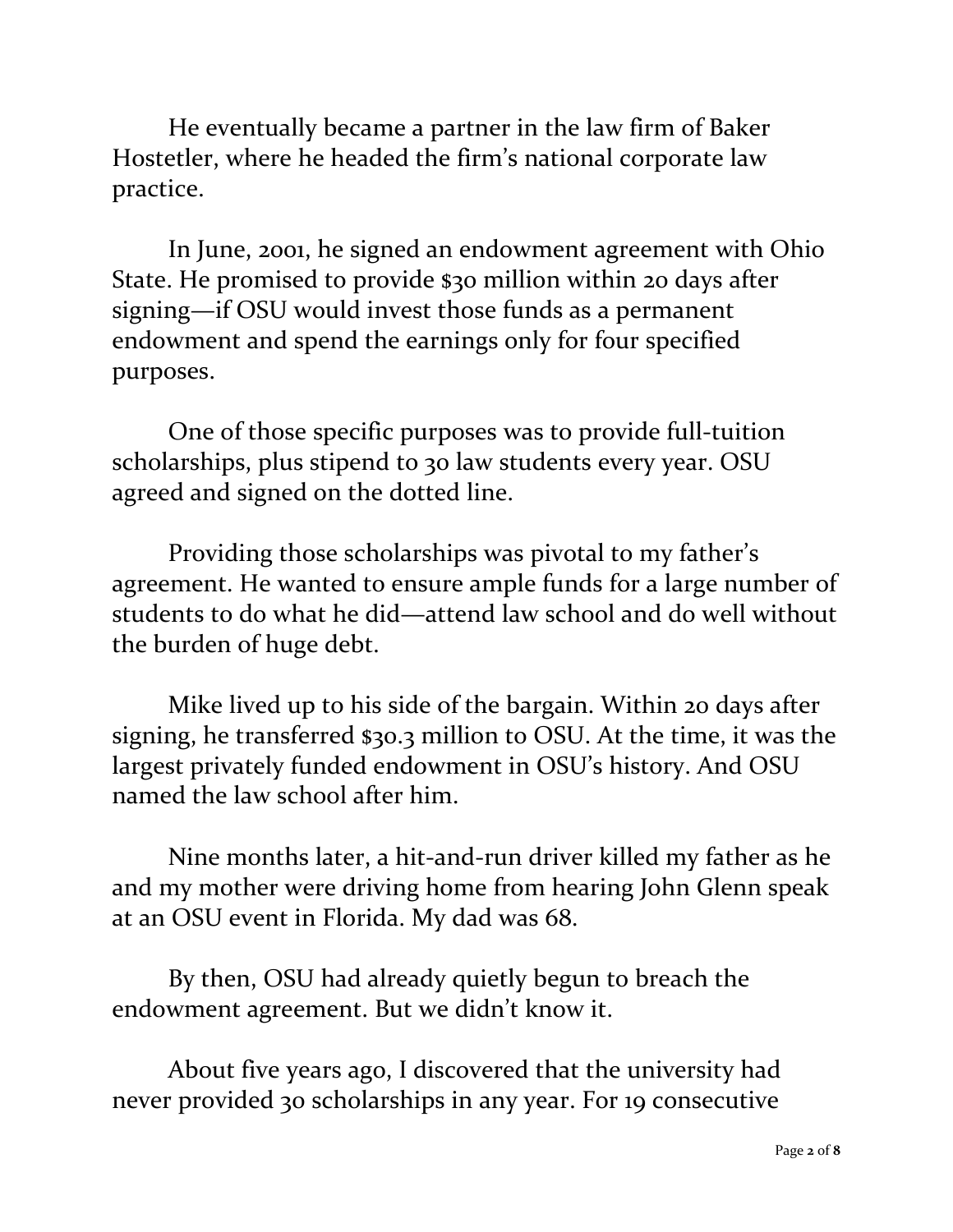years—from the beginning of the Moritz endowment through August, 2020—OSU never lived up to that key commitment.

Each year—instead of providing 30 students with scholarships, the university provided only twelve, sometimes thirteen, sometimes fourteen, sometimes half of its commitment.

I also discovered that the value of the Moritz endowment had declined by an astonishing thirty percent. It went from \$30.3 million in 2001 down to \$21.9 million in 2016. Over those years, the endowment should have grown to over \$50 million and easily provided 30 law students with full-tuition scholarships every year.

In that time, over 300 law students incurred substantial debt for a legal education that should have been free—paid for by privately-endowed funds—at no cost to the taxpayers. Today, it costs an in-state student over \$90,000 to attend 3 years of law school at Ohio State.

I also learned something else.

The university, and as I know now, many universities, have been spending scholarship money to compensate the public employees of their Advancement Offices—and to throw multimillion-dollar galas to entertain what Ohio State calls "prospects" and "suspects."

"Prospects" are wealthy people whom the university identifies as likely to fund endowments. "Suspects" are wealthy people whom the university identifies as likely to provide at least \$50,000 "now."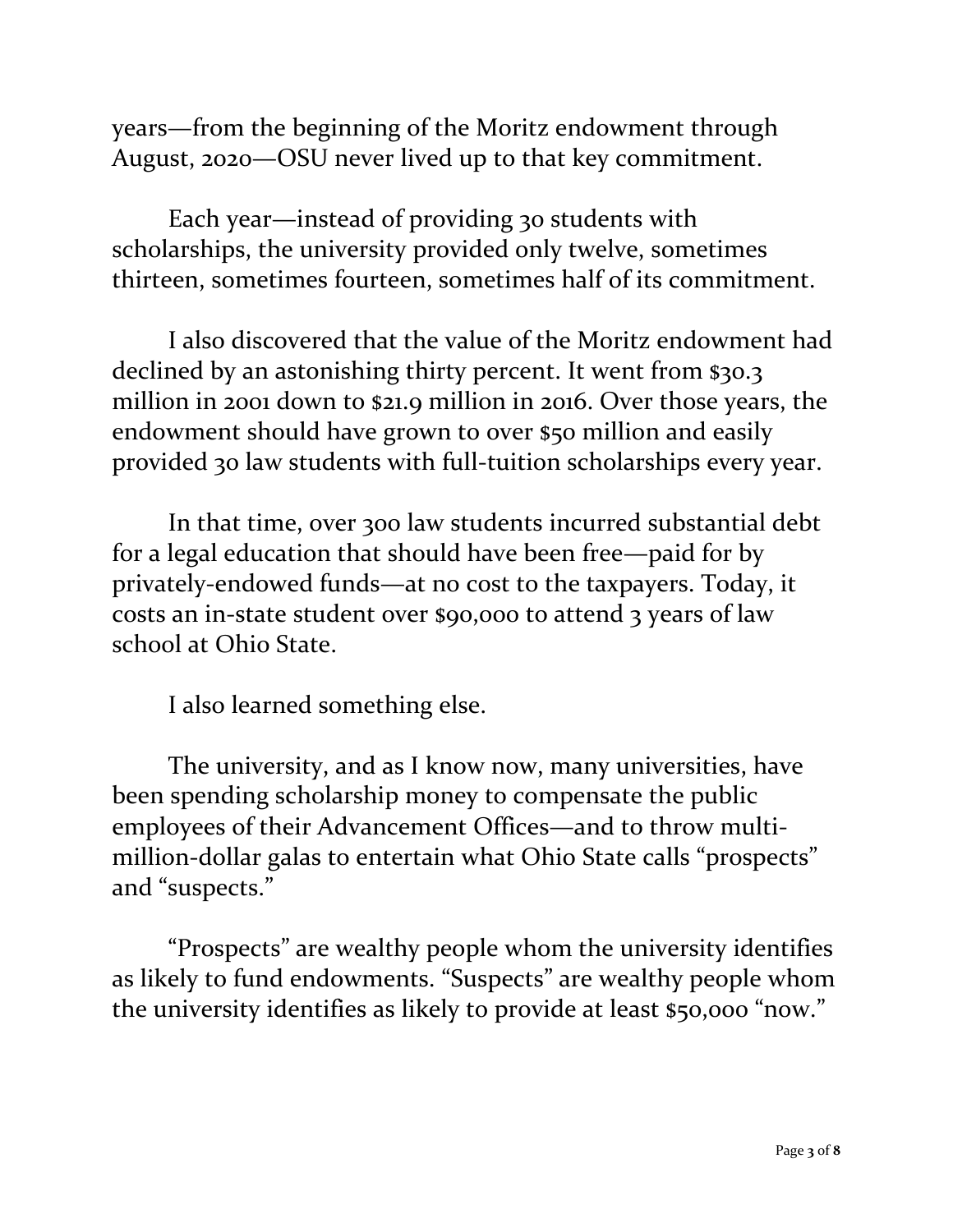That university, alone, spends as much as \$19 million annually from its endowments to pay for its Advancement Office. Other Ohio public universities have the same practices.

Too often, the agreements between the benefactors and the institutions say nothing that allows that spending.

When colleges and universities—and any other charitable institutions—spend away the principal of an endowment, the endowment's earning power is significantly reduced. With lower earnings, an endowment has less money to provide to students or for any of its charitable purposes. This is one of my family's greatest fears—that eventually administrators of the Moritz endowment will spend the \$30 million endowment down to zero.

According to Ohio State Foundation's 2020 audited financials, of the 3,055 named endowment funds approximately 2,189 of these funds are underwater, meaning their market value is lower than the initial gift amount. Many as much as 20-30% underwater.

Regardless of how underwater an endowment is, the university always paid itself first. First, the university spends money from existing endowments to entertain people who are wealthy already—to cultivate new endowments from them. That spending comes at the expense of student scholarships because the scholarships get only what's available *after* that initial spending.

Worse, the universities and other charitable institutions insist that only the attorney general has the right to enforce an institution's commitments in an endowment agreement. The benefactor, they insist, has no right to enforce the benefactor's own endowment agreement.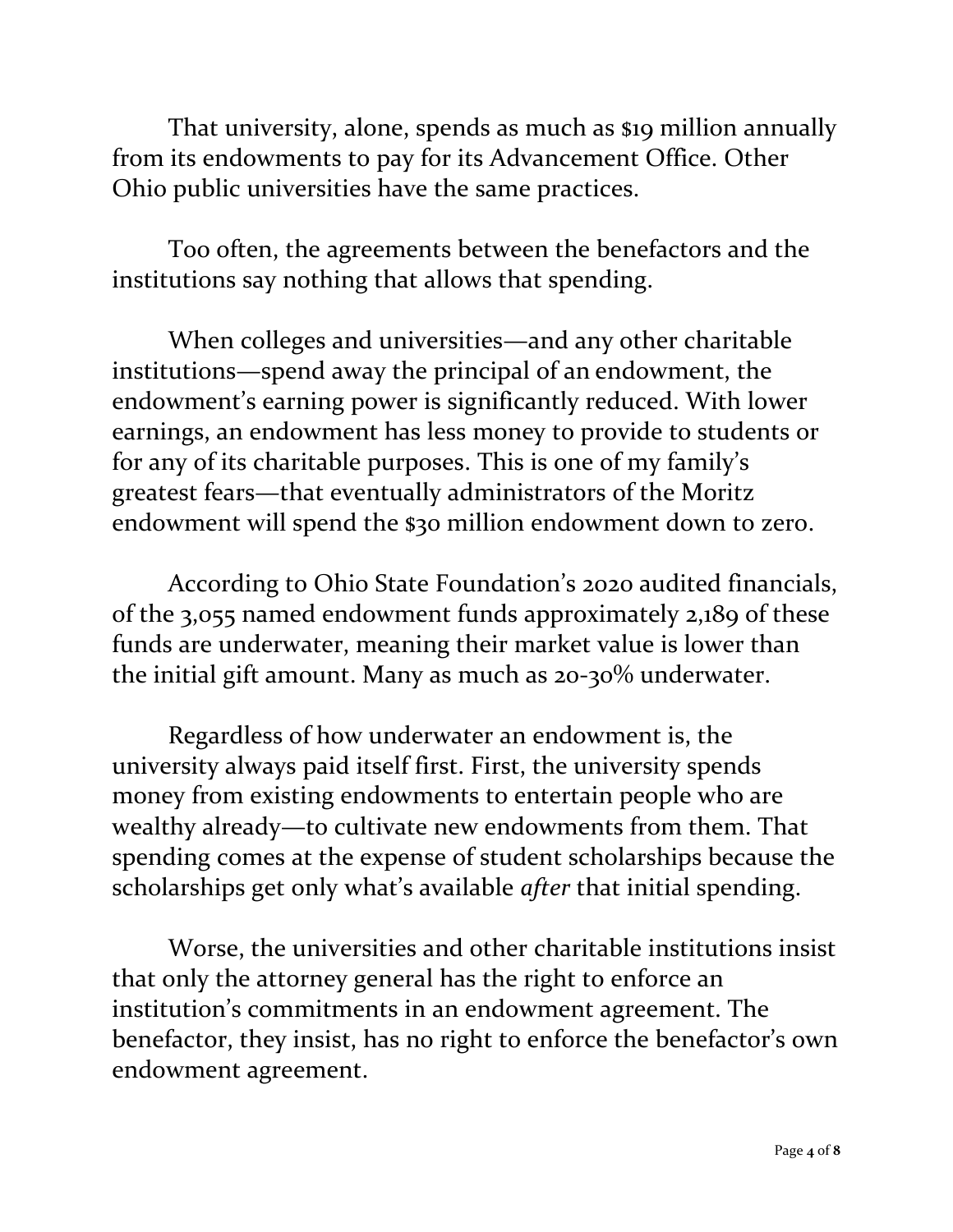The university has insisted that—even if my father were alive today—he would be powerless to do anything about the fact that the university did not provide the promised 30 scholarships in any of the 19 years after receiving \$30 million from my father.

That raises an important question: Why does the university go through the charade of signing these agreements with benefactors—when the university firmly believes that the benefactors can't enforce them?

The university is making its commitments to the benefactor not to the attorney general. The attorney general doesn't sign these agreements—the benefactor and the university sign them.

The obvious representation is that the university is binding itself to the benefactor and that the benefactor will have recourse if the university fails to live up to its side of the bargain.

For the universities to sign these commitments to the benefactor, knowing that they will later claim that the benefactor can't enforce them is wrong.

The Uniform Prudent Management of Institutional Funds Act governs the lawfulness of spending endowed funds. The key test is whether the amount of spending of endowed funds is what the Act calls "imprudent."

The Uniform Act's prime purpose is to protect endowments from unprincipled or excess spending by the people who manage endowments for the benefit of the public. It is not the "administrator protection act." It is the "endowment protection act."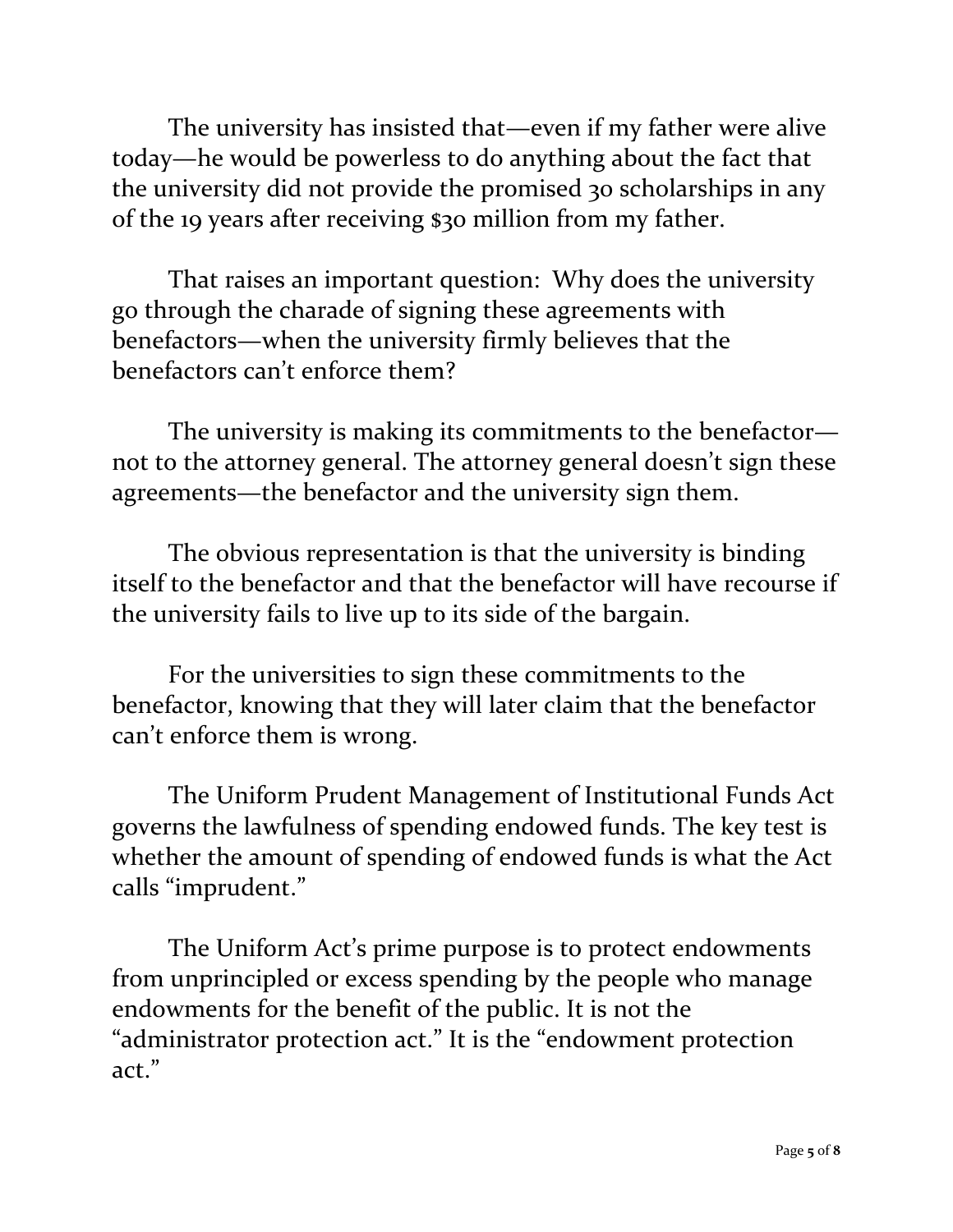Of the 49 states that have enacted some version of that law, Ohio is the only one that makes constant spending of endowed funds legally incontestable.

So long as an institution spends 5% of an endowment's value in any given year, Ohio's version of the law says that no one can contest that much spending. No matter how much it shrinks an endowment and thwarts the endowment's ability to satisfy its charitable purpose over the long term.

Ohio's version of the Uniform Act calls that legal immunity an "irrebutable presumption" of prudence. Spending 5% of an endowment's value each year is automatically prudent. Under Ohio's version of the Act, no one—not a court, not the attorney general, *no one*—can say otherwise.

It should be obvious why no other state has a similar provision. In all 49 states that have adopted it, the Uniform Act identifies specific criteria for deciding that an institution's spending of endowed funds is "imprudent."

But Ohio says that spending 5% of an endowment's value is automatically prudent—*even if that spending is plainly imprudent* when you apply the Act's criteria for *imprudence*.

So, Ohio's unique "irrebuttable presumption" defeats the fundamental purpose of the Act—protecting endowments from imprudent spending.

Even when an administrator's decision to spend 5% of an endowment's value is plainly not prudent under the Act's own criteria, Ohio requires the Alice-In-Wonderland conclusion that the spending is incontestably prudent.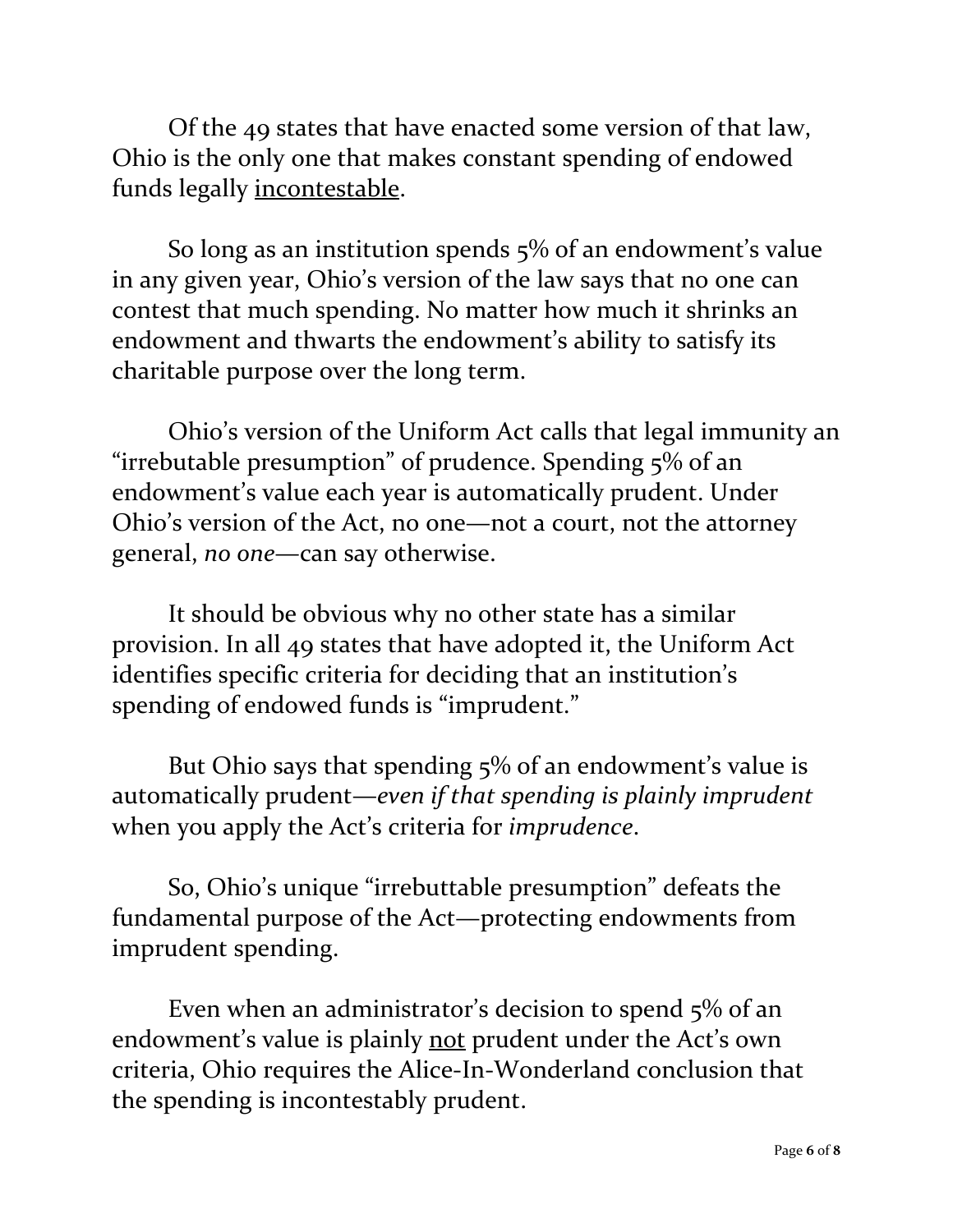No wonder no other state has a provision like that.

Senate Bill 135 would remove that immunity from challenge making Ohio's version of the law conform to the norms of the 48 other states that have essentially the same law.

But removing a unique provision that undercuts the law's protection of endowments does not mean that endowments will get the protection they deserve.

To provide endowments with the protection they deserve, Senate Bill 135 has other provisions.

Under Senate Bill 135, if a benefactor who signed an endowment agreement discovers a breach, the benefactor can demand that the attorney general cure the breach.

If the attorney general does nothing—or does not fix the problem within 6 months—Senate Bill 135 would allow the benefactor to sue the university to enforce the agreement.

The benefactor would have no right to sue for damages—but can ask a court to stop the breach and to restore to the endowment the funds that the university misspent.

This bill would—for the first time—make universities accountable for breaching their endowment agreements and for overspending endowed funds when the attorney general—who also represents state universities—does nothing.

I also want to make abundantly clear that the Moritz family has absolutely no interest in recouping any of the \$30 million my